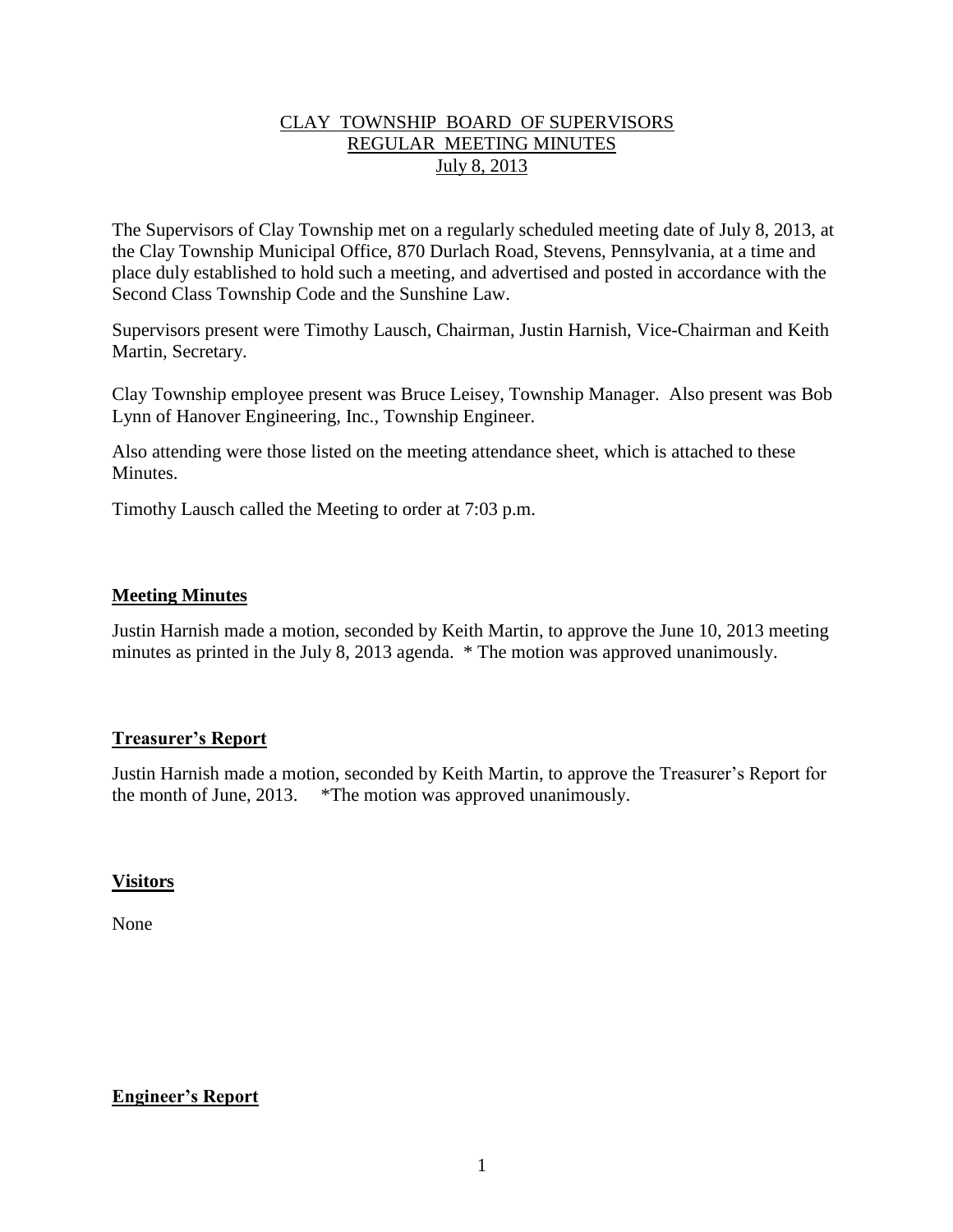1. HomeTowne Square Phase II Land Development Plan

The Board of Supervisors reviewed the Conditional Approval Resolution with the Developer. The Board of Supervisors scheduled a meeting on July 11, 2013 with representatives of HomeTowne Square and Dr. Capeliti to discuss storm-water runoff issues at the doc's property.

The Developer was in agreement with the Resolution.

Justin Harnish made a motion, seconded by Keith Martin to adopt Resolution R070813 regarding Revised Final Plan Phase I and Final Plan Phase 2 Conditional Approval. \* The motion was unanimously approved.

### 2. Bethany Gardens III Subdivision/Land Development Plan

This item was tabled until the 8/12/13 meeting.

### 3. Girl Scout Road Culvert Permit Update

Bob Lynn, Hanover Engineering informed the Board of Supervisors that surveying for the permit is completed and the plan design is in progress. The plan will be sent to DEP once completed.

No decisions were made at this time.

### 4. Mountain Spring Road Bridge Permit Update

Bob Lynn, Hanover Engineering informed the Board of Supervisors that the plan was submitted today to DEP and the permit should be issued in the next couple of weeks.

No decisions were made at this time.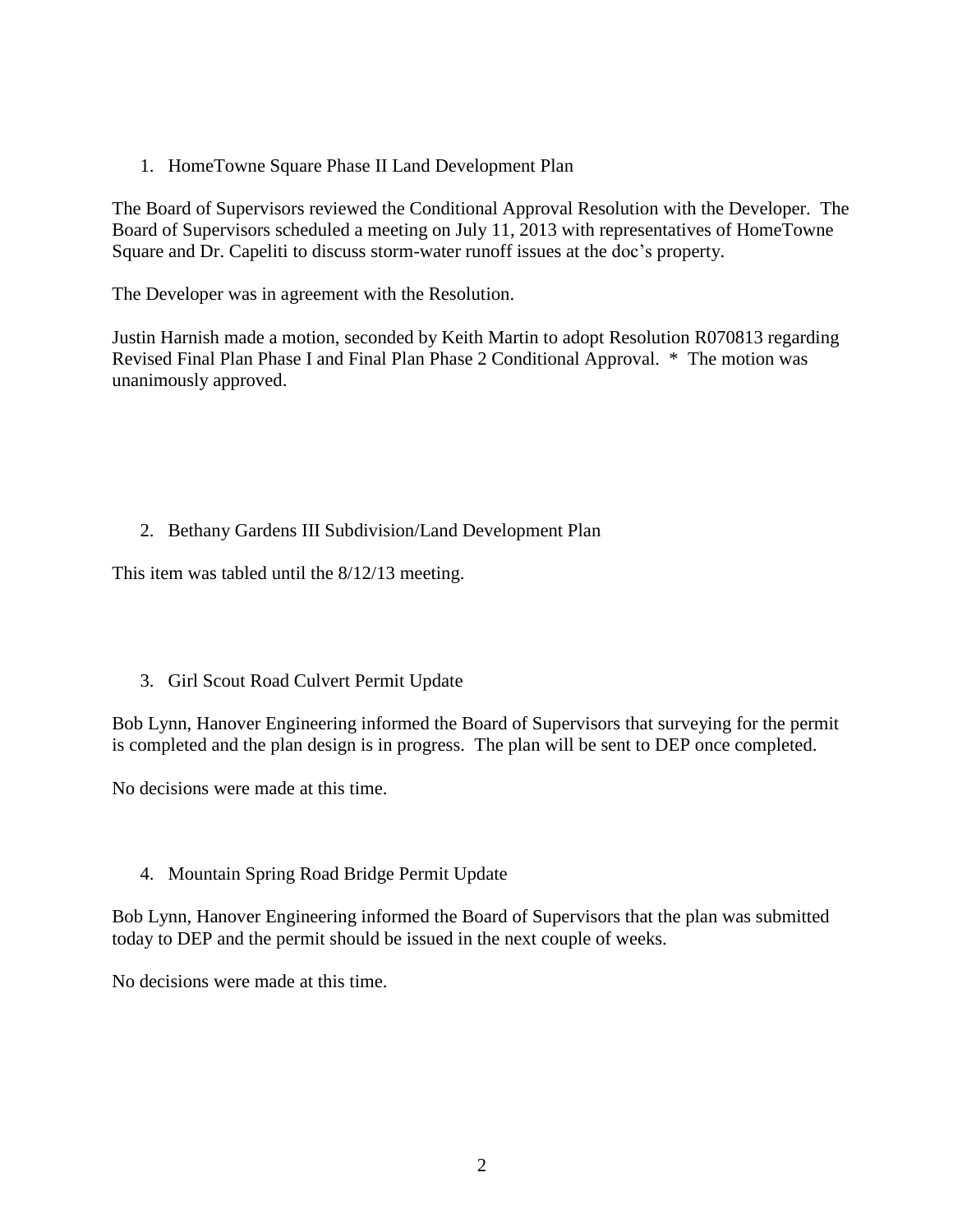5. Rock Road Bridge Inspection Report

The State Bridge Inspector performed their Semi-Annual inspection of the Rock Road bridge and informed the Township that the guide rail installed on the bridge as part of the repair of damages caused by Tropical Storm Lee does not meet PennDOT specifications. After discussion with PennDOT, it appears the initial PennDot approval was an oversight. Bob Lynn, Hanover Engineering reviewed the information and estimated the cost to bring into compliance with PennDOT specifications at approximately \$2,000.

Justin Harnish made a motion, seconded by Keith Martin to approved expense up to \$2,000 to bring guide rail up to PennDOT specifications. \* The motion was unanimously approved.

## **Old Business**

1. Wildflower Pond

Bruce Leisey reported that the Township received notice of a "PA One Call" notification for the sinkhole repair at Kimmett/Echternacht properties. The repair should start within a few weeks.

No decisions were made at this time.

2. Charity Gardens Pipe Inspection

The USG Inspection Report notes a total of 9 sections of pipe that appear to be damaged from installation. The damage ranges from multiple cracks to tears large enough to allow soil and stones to enter the pipes.

The Board of Supervisors authorized the Township Manager to send a letter to the Developer requesting he repair the damaged pipes.

## **New Business**

1. Approve Attendance at LCATS Summer Meeting 8/22/13

Justin Harnish made a motion, seconded by Keith Martin to approve attendance for Bruce Leisey to the LCATS Summer Meeting on 8/22/13. \* The motion was unanimously approved.

2. Execute Bank Account Change Forms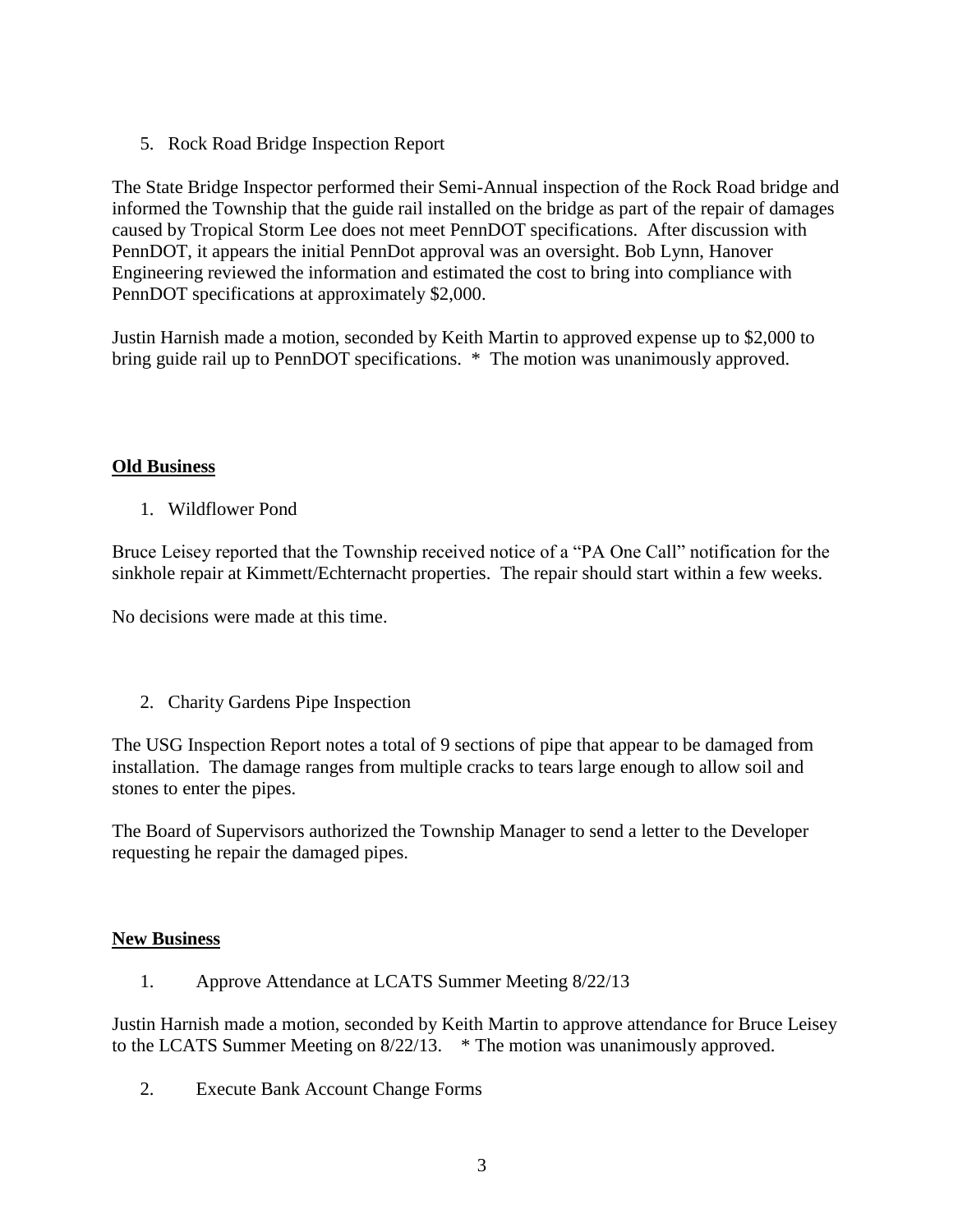Justin Harnish made a motion, seconded by Keith Martin to execute account changes and eliminate sweep account for General and Sewer banking accounts. The sweep accounts are no longer necessary since the regular checking account earns interest equalivent to the sweep account interest rate. \* The motion was unanimously approved.

3. Adopt Hiring and Termination Policies

After review, Justin Harnish made a motion, seconded by Keith Martin to adopt Resolution R070813A which amends the Clay Township Employees Handbook relating to hiring and termination of employees. These changes were made following consultation with Insurance Underwriters. \* The motion was unanimously approved.

4. Stormwater Management Ordinance Update

Bob Lynn updated the Board of Supervisors on the progress of revising the Clay Township Stormwater Manager Ordinance. The revised Ordinance will allow for small projects up to 1,000 sf of impervious area to create a minor stormwater management plan. 1,001 to 5,000 sf of impervious area will require less stringent regulations and testing then required by a "full" stormwater plan.

5. Discussion on Preparation of Ordinance to add no parking areas, zoning map changes and speed limit changes

After discussion, the Board of Supervisors authorized the Township Solicitor to prepare draft Ordinances for not allowing stacked parking to qualify for off street zoning parking requirements; no parking along 322 to Clay School Road; reduce speed limit along 322 to Clay School Road to 25 MPH.

6. Approve Advertising for Joint Planning Meeting on 7/22/13

Justin Harnish made a motion, seconded by Keith Martin to approve advertising for a Special Meeting to start at 6:30 pm to discuss Tents For Rent, Rt 322 Zoning and any other business that may come up. The Board of Supervisors will join the Planning Commission Meeting at 7:00 pm. \* The motion was unanimously approved.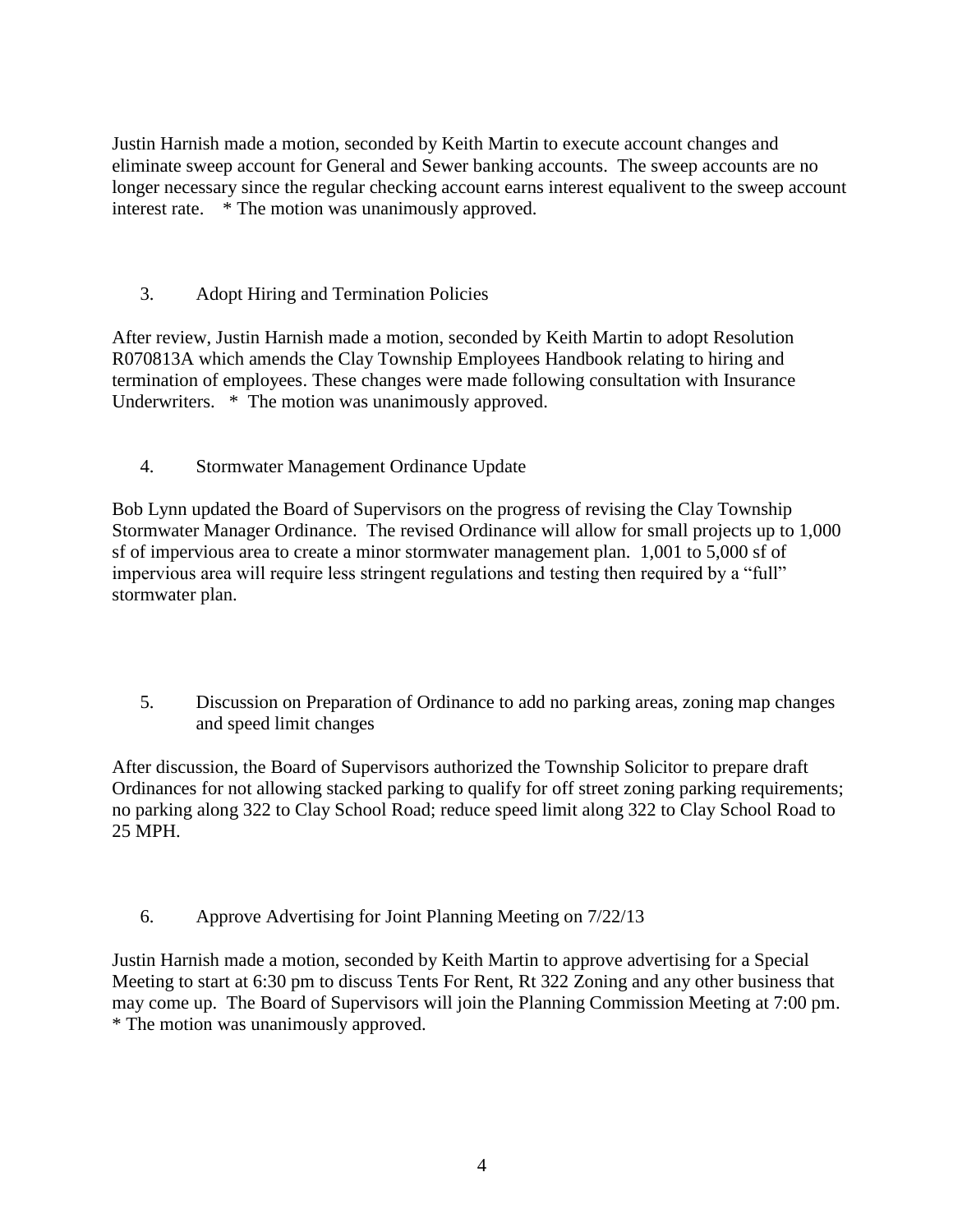7. Approve and Execute PennDOT Winter Services Agreement

Keith Martin made a motion, seconded by Justin Harnish to approve and execute the Winter Services Agreement with PennDOT for 2013-2014 at a fee of \$7,547.17 to provide winter maintenance on Kleinfeltersville Road and Clearview Road. \* The motion was unanimously approved.

## 8. Execute Agreements for Paving

The Board of Supervisors executed the proposal and contract for paving the Maintenance Building parking lot and Snyder Park 2 parking lot. The paving bid was awarded at the May 13, 2013 Board of Supervisors meeting.

9 Fence at Snyder Park 2

Glenn Hursh of 515 Clearview Road questioned Mr. Lausch when the fence, which was dictated by the Zoning Hearing Board decision, will be installed along the border of Snyder Park and his property. He has concerns with trash blowing into his farm field.

After discussion, the Board of Supervisors asked the Township Manager to investigate costs and options and report back at next meeting.

No decisions were made at this time.

## **Executive Session**

Keith Martin made a motion, seconded by Justin Harnish to enter into executive session at 8:45 PM to discuss potential litigation. \* The motion was unanimously approved.

Keith Martin made a motion, seconded by Justin Harnish to exit executive session at 9:45 PM. \* The motion was unanimously approved.

## **Bills to be Paid**